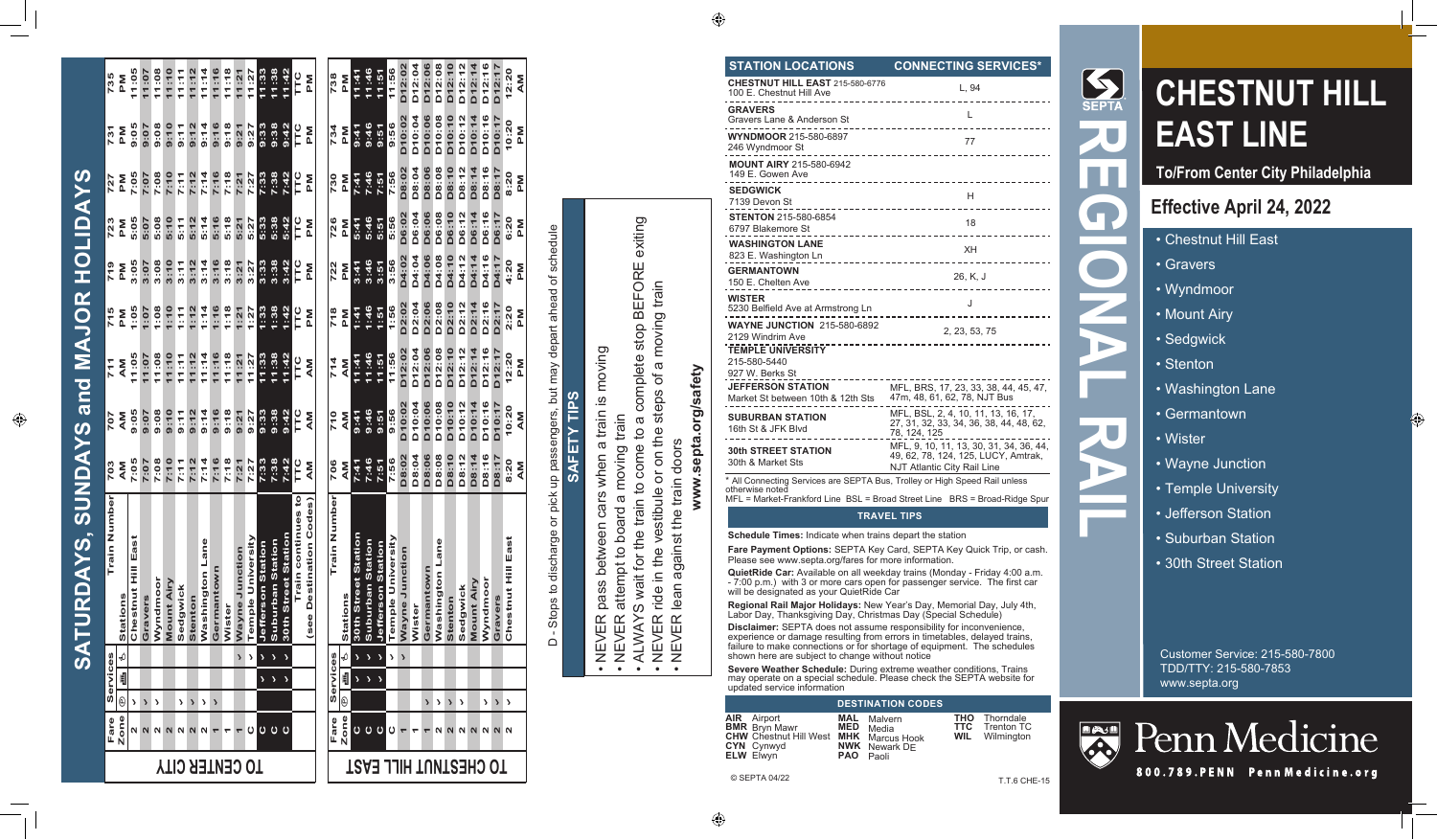| <b>MONDAY through FRIDAYS (Except MAJOR HOLIDAYS)</b> |                         |                              |              |                            |            |            |                          |            |                                       |                                                                                                                 |            |                    |              |            |              |                          |              |            |                         |              |              |            |                                  |                    |
|-------------------------------------------------------|-------------------------|------------------------------|--------------|----------------------------|------------|------------|--------------------------|------------|---------------------------------------|-----------------------------------------------------------------------------------------------------------------|------------|--------------------|--------------|------------|--------------|--------------------------|--------------|------------|-------------------------|--------------|--------------|------------|----------------------------------|--------------------|
|                                                       | <b>Fare</b>             | <b>Services</b>              |              | <b>Train Number</b>        | 703        | 705        | 6771                     | 707        | 709                                   | 711                                                                                                             | 713        | 715                | 717          | 719        | 721          | 6723                     | 725          | 727        |                         | 729          | 731          | 733        | 735                              | 737                |
|                                                       | <b>Zone</b>             | ŵ,<br>$^{\circ}$             | Ġ            | Stations                   | <b>AM</b>  | <b>AM</b>  | <b>AM</b>                | <b>AM</b>  | <b>AM</b>                             | <b>AM</b>                                                                                                       | <b>AM</b>  | <b>AM</b>          | <b>PM</b>    | <b>PM</b>  | <b>PM</b>    | <b>PM</b>                | <b>PM</b>    | <b>PM</b>  |                         | <b>PM</b>    | <b>PM</b>    | <b>PM</b>  | <b>PM</b>                        | <b>PM</b>          |
|                                                       | $\mathbf{2}$            |                              |              | <b>Chestnut Hill East</b>  | 6:02       | 7:02       | 7:32                     | 8:02       | 9:02                                  | 9:57                                                                                                            | 11:02      | 11:57              | 1:02         | 2:02       | 2:58         | 4:02                     | 5:02         | 6:02       |                         | 7:02         | 8:02         | 9:02       | 10:02                            | 11:02              |
|                                                       | $\mathbf{2}$            |                              |              | <b>Gravers</b>             | 6:04       | 7:04       | 7:34                     | 8:04       | 9:04                                  | 9:59                                                                                                            | 11:04      | 11:59              | 1:04         | 2:04       | 3:00         | 4:04                     | 5:04         | 6:04       | Ш                       | 7:04         | 8:04         | 9:04       | 10:04                            | 11:04              |
|                                                       | $\mathbf{2}$            | $\checkmark$                 |              | Wyndmoor                   | 6:06       | 7:06       | 7:36                     | 8:06       | 9:06                                  | 10:01                                                                                                           | 11:06      | 12:01              | 1:06         | 2:06       | 3:02         | 4:06                     | 5:06         | 6:06       |                         | 7:06         | 8:06         | 9:06       | 10:06                            | 11:06              |
| $\equiv$                                              | $\overline{\mathbf{2}}$ | $\checkmark$                 |              | <b>Mount Airy</b>          | 6:08       | 7:08       | 7:38                     | 8:08       | 9:08                                  | 10:03                                                                                                           | 11:08      | 12:03              | 1:08         | 2:08       | 3:04         | 4:08                     | 5:08         | 6:08       | Œ                       | 7:08         | 8:08         | 9:08       | 10:08                            | 11:08              |
| $\mathbf C$                                           | $\mathbf{2}$            |                              |              | Sedgwick                   | 6:09       | 7:09       | 7:39                     | 8:09       | 9:09                                  | 10:04                                                                                                           | 11:09      | 12:04              | 1:09         | 2:09       | 3:05         | 4:09                     | 5:09         | 6:09       | وسير                    | 7:09         | 8:09         | 9:09       | 10:09                            | 11:09              |
| <u>ଜ</u>                                              | $\overline{2}$          | $\checkmark$                 |              | <b>Stenton</b>             | 6:11       | 7:11       | 7:41                     | 8:11       | 9:11                                  | 10:06                                                                                                           | 11:11      | 12:06              | 1:11         | 2:11       | 3:07         | 4:11                     | 5:11         | 6:11       | $\boldsymbol{\omega}$   | 7:11         | 8:11         | 9:11       | 10:11                            | 11:11              |
| ENTE                                                  | $\mathbf{2}$            |                              |              | <b>Washington Lane</b>     | 6:14       | 7:14       | 7:44                     | 8:14       | 9:14                                  | 10:09                                                                                                           | 11:14      | 12:09              | 1:14         | 2:14       | 3:10         | 4:14                     | 5:14         | 6:14       | ╖                       | 7:14         | 8:14         | 9:14       | 10:14                            | 11:14              |
|                                                       |                         |                              |              | <b>Germantown</b>          | 6:17       | 7:17       | 7:47                     | 8:17       | 9:17                                  | 10:12                                                                                                           | 11:17      | 12:12              | 1:17         | 2:17       | 3:13         | 4:17                     | 5:17         | 6:17       |                         | 7:17         | 8:17         | 9:17       | 10:17                            | 11:17              |
|                                                       |                         |                              |              | Wister                     | 6:19       | 7:19       | 7:49                     | 8:19       | 9:19                                  | 10:14                                                                                                           | 11:19      | 12:14              | 1:19         | 2:19       | 3:15         | 4:19                     | 5:19         | 6:19       | P                       | 7:19         | 8:19         | 9:19       | 10:19                            | 11:19              |
| $\mathbf C$                                           |                         | $\checkmark$                 |              | <b>Wayne Junction</b>      | 6:23       | 7:23       | 7:54                     | 8:23       | 9:23                                  | 10:19                                                                                                           | 11:23      | 12:19              | 1:23         | 2:23       | 3:20         | 4:24                     | 5:23         | 6:23       |                         | 7:23         | 8:23         | 9:23       | 10:23                            | 11:23              |
| <u>p</u>                                              | C                       | $\checkmark$                 |              | <b>Temple University</b>   | 6:29       | 7:29       | D8:00                    | 8:29       | 9:29                                  | 10:25                                                                                                           | 11:29      | 12:25              | 1:29         | 2:29       | 3:26         | D4:30                    | 5:29         | 6:29       | $\overline{\mathbf{C}}$ | 7:29         | 8:29         | 9:29       | 10:29                            | 11:29              |
|                                                       | $\mathbf c$             | $\checkmark$                 |              | <b>Jefferson Station</b>   | 6:35       | 7:35       | D8:07                    | 8:35       | 9:35                                  | 10:30                                                                                                           | 11:35      | 12:30              | 1:35         | 2:35       | 3:31         | D4:37                    | 5:35         | 6:35       | <b>DI</b>               | 7:35         | 8:35         | 9:35       | 10:35                            | 11:35              |
|                                                       | $\mathbf c$             | $\checkmark$                 |              | <b>Suburban Station</b>    | 6:40       | 7:40       | D8:12                    | 8:40       | 9:40                                  | 10:35                                                                                                           | 11:40      | 12:35              | 1:40         | 2:40       | 3:36         | D4:42                    | 5:40         | 6:40       | $\longrightarrow$       | 7:40         | 8:40         | 9:40       | 10:40                            | 11:40              |
|                                                       | $\mathbf c$             | $\blacktriangledown$         | $\checkmark$ | <b>30th Street Station</b> | 6:44       | 7:44       | 8:16                     | 8:44       | 9:44                                  | 10:39                                                                                                           | 11:44      | 12:39              | 1:44         | 2:44       | 3:40         | 4:46                     | 5:44         | 6:44       |                         | 7:44         | 8:44         | 9:44       | 10:44                            | 11:44              |
|                                                       |                         |                              |              | <b>Train continues to</b>  | <b>TTC</b> | <b>TTC</b> | $\overline{\phantom{0}}$ | <b>TTC</b> | <b>TTC</b>                            | <b>TTC</b>                                                                                                      | <b>TTC</b> | <b>TTC</b>         | <b>TTC</b>   | <b>TTC</b> | <b>TTC</b>   | $\overline{\phantom{a}}$ | <b>TTC</b>   | <b>TTC</b> |                         | <b>TTC</b>   | <b>TTC</b>   | <b>TTC</b> | <b>TTC</b>                       | <b>TTC</b>         |
|                                                       |                         |                              |              | (see Destination Codes)    | <b>AM</b>  | <b>AM</b>  | <b>AM</b>                | <b>AM</b>  | <b>AM</b>                             | <b>AM</b>                                                                                                       | <b>AM</b>  | <b>PM</b>          | <b>PM</b>    | <b>PM</b>  | <b>PM</b>    | <b>PM</b>                | <b>PM</b>    | <b>PM</b>  |                         | <b>PM</b>    | <b>PM</b>    | <b>PM</b>  | <b>PM</b>                        | <b>PM</b>          |
|                                                       |                         |                              |              |                            |            |            |                          |            |                                       |                                                                                                                 |            |                    |              |            |              |                          |              |            |                         |              |              |            |                                  |                    |
|                                                       | <b>Fare</b>             | <b>Services</b>              |              | <b>Train Number</b>        | 6700       | 3702       | 704                      | 706        | 708                                   | 710                                                                                                             | 712        | 714                | 716          | 718        | 720          | 6782                     | 722          | 8756       |                         | 726          | 728          | 730        | 732                              | 734                |
|                                                       | <b>Zone</b>             | $\circledcirc$               | 画も           | <b>Stations</b>            | <b>AM</b>  | <b>AM</b>  | <b>AM</b>                | <b>AM</b>  | <b>AM</b>                             | <b>AM</b>                                                                                                       | <b>PM</b>  | <b>PM</b>          | <b>PM</b>    | <b>PM</b>  | <b>PM</b>    | <b>PM</b>                | <b>PM</b>    | <b>PM</b>  |                         | <b>PM</b>    | <b>PM</b>    | <b>PM</b>  | <b>PM</b>                        | PM                 |
|                                                       | $\mathbf c$             | $\blacktriangledown$         |              | <b>30th Street Station</b> | 6:34       | 7:53       | 8:51                     | 9:47       | 10:47                                 | 11:47                                                                                                           | 12:39      | 1:47               | 2:39         | 3:53       | 4:47         | 5:17                     | 5:47         | 6:54       | $\longrightarrow$       | 7:47         | 8:48         | 9:51       | 10:47                            | 11:47              |
| 5                                                     | C                       | $\checkmark$                 |              | <b>Suburban Station</b>    | 6:39       | 7:58       | 8:56                     | 9:52       | 10:52                                 | 11:52                                                                                                           | 12:44      | 1:52               | 2:44         | 3:58       | 4:52         | 5:22                     | 5:52         | 6:59       | Ш                       | 7:52         | 8:53         | 9:56       | 10:52                            | 11:52              |
| ⋖<br>Щ                                                | $\mathbf{C}$            | $\blacktriangledown$         |              | <b>Jefferson Station</b>   | 6:44       | 8:03       | 9:01                     | 9:57       | 10:57                                 | 11:57                                                                                                           | 12:49      | 1:57               | 2:49         | 4:03       | 4:57         | 5:27                     | 5:57         | 7:04       | P                       | 7:57         | 8:58         | 10:01      | 10:57                            | 11:57              |
|                                                       | C                       | $\checkmark$                 |              | <b>Temple University</b>   | 6:49       | 8:07       | 9:06                     | 10:02      | 11:02                                 | 12:02                                                                                                           | 12:54      | 2:02               | 2:54         | 4:08       | 5:02         | 5:32                     | 6:02         | 7:08       |                         | 8:02         | 9:03         | 10:06      | 11:02                            | 12:02              |
| 」<br>로                                                |                         | $\checkmark$                 |              | <b>Wayne Junction</b>      | D6:57      | D8:15      | D9:14                    |            |                                       | D10:10 D11:10 D12:10 D1:02                                                                                      |            | D <sub>2</sub> :10 | <b>D3:02</b> | D4:16      | <b>D5:10</b> | <b>D5:40</b>             | <b>D6:10</b> | D7:18      | <u>ထ</u>                | <b>D8:10</b> | <b>D9:11</b> |            | D10:14 D11:10                    | D <sub>12:10</sub> |
|                                                       |                         |                              |              | Wister                     | D7:00      | D8:18      | D9:17                    |            | D <sub>10:13</sub> D <sub>11:13</sub> | D12:13                                                                                                          | D1:05      | D <sub>2</sub> :13 | D3:05        | D4:19      | <b>D5:13</b> | D5:43                    | D6:13        | D7:21      | ╖                       | D8:13        |              |            | D9:14 D10:17 D11:13              | D <sub>12:13</sub> |
| TNUT                                                  |                         |                              |              | Germantown                 | D7:03      | D8:21      | D9:20                    |            |                                       | D10:16 D11:16 D12:16                                                                                            | D1:08      | D <sub>2</sub> :16 | <b>D3:08</b> | D4:22      | D5:16        | D5:46                    | <b>D6:16</b> | D7:23      |                         | D8:16        |              |            | D9:17 D10:20 D11:16              | D12:16             |
|                                                       | $\mathbf{2}$            |                              |              | <b>Washington Lane</b>     | D7:06      | D8:24      | D9:23                    |            |                                       | D10:19 D11:19 D12:19 D1:11                                                                                      |            | D2:19              | D3:11        | D4:25      | D5:19        | D5:49                    | D6:19        | D7:26      | Œ                       | D8:19        |              |            | D9:20 D10:23 D11:19 D12:19       |                    |
| တ                                                     | $\overline{\mathbf{2}}$ | $\checkmark$<br>$\checkmark$ |              | <b>Stenton</b>             |            |            |                          |            |                                       | D7:08 D8:26 D9:25 D10:21 D11:21 D12:21 D1:13 D2:21 D3:13 D4:27 D5:21 D5:51 D6:21 D7:28 0                        |            |                    |              |            |              |                          |              |            |                         |              |              |            | D8:21 D9:22 D10:25 D11:21 D12:21 |                    |
| <b>CHE</b>                                            | $\mathbf{2}$            | $\checkmark$                 |              | <b>Sedgwick</b>            |            |            |                          |            |                                       | D7:10 D8:28 D9:27 D10:23 D11:23 D12:23 D1:15 D2:23 D3:15 D4:29 D5:23 D5:53 D6:23 D7:30 D                        |            |                    |              |            |              |                          |              |            |                         |              |              |            | D8:23 D9:24 D10:27 D11:23 D12:23 |                    |
|                                                       | $\mathbf{2}$            | $\checkmark$                 |              | <b>Mount Airy</b>          |            |            |                          |            |                                       | D7:12 D8:30 D9:29 D10:25 D11:25 D12:25 D1:17 D2:25 D3:17 D4:31 D5:25 D5:55 D6:25 D7:32 D                        |            |                    |              |            |              |                          |              |            |                         |              |              |            | D8:25 D9:26 D10:29 D11:25 D12:25 |                    |
| $\overline{P}$                                        | $\mathbf{2}$            | $\checkmark$                 |              | Wyndmoor                   |            |            |                          |            |                                       | D7:14 D8:33 D9:31 D10:27 D11:27 D12:27 D1:19 D2:27 D3:19 D4:33 D5:27 D5:57 D6:27 D7:34 $\overline{\mathcal{Q}}$ |            |                    |              |            |              |                          |              |            |                         |              |              |            | D8:27 D9:28 D10:31 D11:27 D12:27 |                    |
|                                                       | $\mathbf{2}$            |                              |              | Gravers                    |            |            |                          |            |                                       | D7:16 D8:35 D9:33 D10:29 D11:29 D12:29 D1:21 D2:29 D3:21 D4:35 D5:29 D5:59 D6:29 D7:36 $\rightarrow$            |            |                    |              |            |              |                          |              |            |                         | <b>D8:29</b> |              |            | D9:30 D10:33 D11:29 D12:29       |                    |
|                                                       | $\mathbf{2}$            | $\checkmark$                 |              | <b>Chestnut Hill East</b>  | 7:20       | 8:39       | 9:36                     |            | 10:32  11:32  12:32                   |                                                                                                                 | 1:24       | 2:32               | 3:24         | 4:38       | 5:32         | 6:03                     | 6:32         | 7:39       |                         | 8:32         | 9:33         |            | 10:36  11:32  12:32              |                    |
|                                                       |                         |                              |              |                            | AM         | <b>AM</b>  | AM                       | <b>AM</b>  | AM                                    | <b>PM</b>                                                                                                       | <b>PM</b>  | <b>PM</b>          | <b>PM</b>    | <b>PM</b>  | <b>PM</b>    | <b>PM</b>                | <b>PM</b>    | <b>PM</b>  |                         | <b>PM</b>    | <b>PM</b>    | <b>PM</b>  | <b>PM</b>                        | AM                 |

D - Stops to discharge or pick up passengers, but may depart ahead of schedule

### **STATION AMENITIES**

- **⑦ SEPTA Parking available**<br>も Accessible Station
- 

Ticket Office (hours vary, please check the SEPTA website for details)<br>Ticket Offices at 30th St, Suburban & Jefferson Stations open 7 days a week